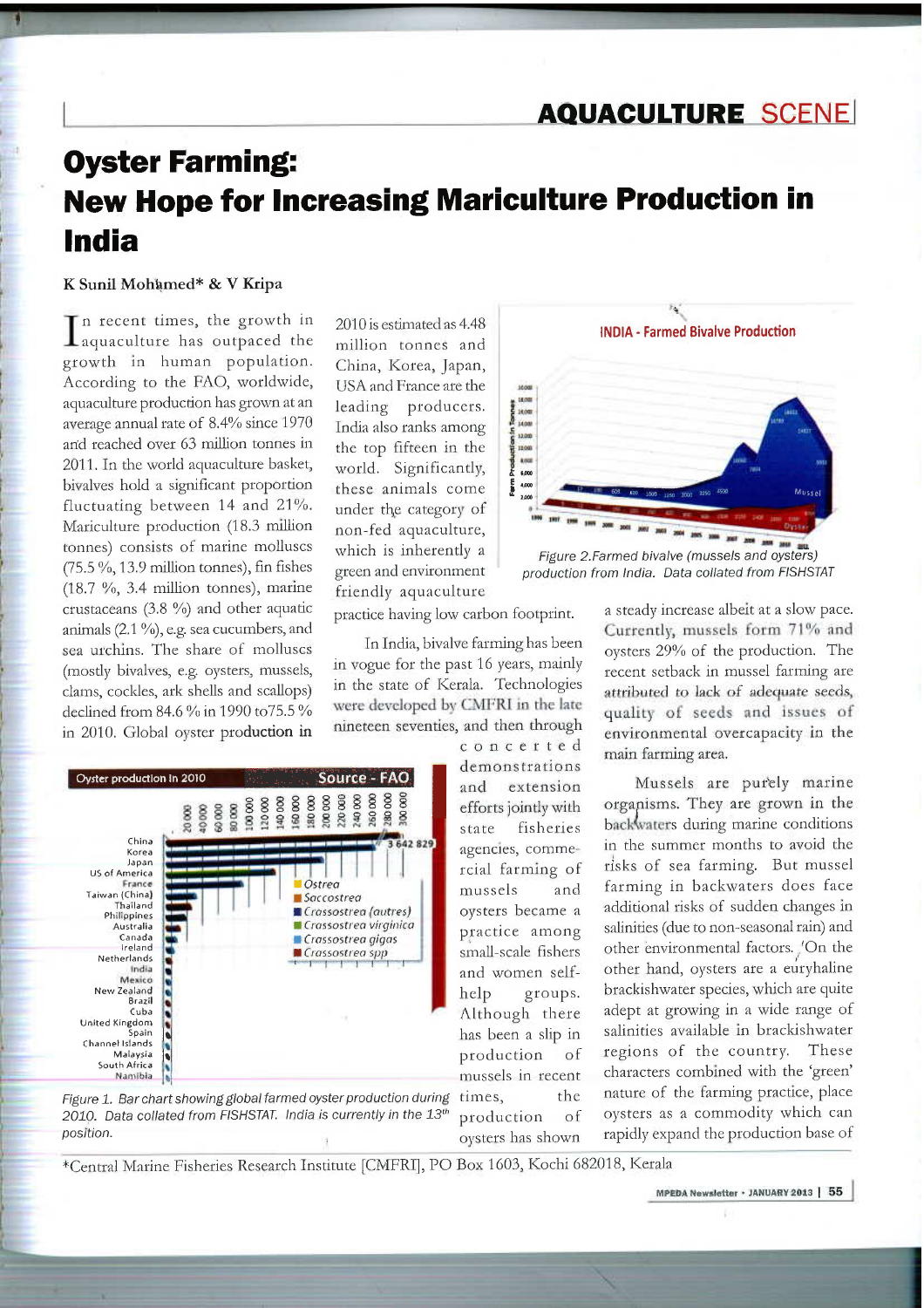## **[AQUACULTURE** SCENE

mariculture in India. The intrinsic nutritional factors in oysters, particularly the relatively high content of natural zinc and selenium, are also an additional plus point. Probably, the only reason to hold back the development of oyster farming in India is the lack of market acceptability and the rather difficult post-harvest processing in oysters.

Appreciating the above, from 2008, the CMFRI embarked on an ambitious programme funded by the World Bank under the National Agriculture Innovation Project (NAIP) to develop ' a production to consumption value chain for oysters. This programme which was executed in collaboration with the NIFPHATT (National Institute of Fisheries Post Harvest Technology and Training) proved to be trend setter of sorts. Some of the new processes and products developed<br>jointly by CMFRI and NIFPHATT

documented through videos and necessary to purify (depuration) the expand to other metro cities in the

1obster.naip.org.in) and YouTube for wider dissemination. A promontory advertisement for live oyster consumption was also broadcast on television. Oysters are an excellent source of zinc, iron, calcium, and selenium, as well as vitamin A and vitamin B12. Oysters are low in food energy; one dozen ram oysters contain just 110 kilocalories (460 kJ). Oysters are considered the healthiest when eaten raw on the half shell. Traditionally, oysters are considered to be an aphrodisiac. A team of American and Italian researchers analyzed oysters and found they were rich in rare amino acids that trigger increased levels of sex hormones. The oysters have to be eaten raw to be most effective, because cooking reduces the quantity of amino acids D-Asp and NNIDA molecules. Their high zinc content also aids the production of testosterone.

jointly by CMFRI and NIFFHATT they can accumulate pollutants and The live oyster value chain has under the NAIP are listed.

|                        | single oyster growing.                                                                                 |  |
|------------------------|--------------------------------------------------------------------------------------------------------|--|
| <b>Live Oysters</b>    | · Developed large-scale depuration plants and restaurant<br>depuration display units for 5-star hotels |  |
|                        |                                                                                                        |  |
|                        | • VAP for oysters developed with the brand name MUZIRIS oysters<br>• Cold smoked oysters on shell      |  |
| <b>Processed</b>       | · Ready-to-cook IQF oysters in laminated pouches                                                       |  |
| <b>Oysters</b>         | • Ready-to-eat oyster curries in pouches and TFS cans                                                  |  |
|                        | • Value of live oysters increases from Rs. 1 to Rs. 7.50 per oyster                                    |  |
| Income<br>lenhancement | • Value of depurated steam shucked oyster meat goes up from<br>Rs.65 to >Rs. 300                       |  |

| <b>Live Oyster Supply by SHGs</b> |      |
|-----------------------------------|------|
| Taj Malabar -                     | 4085 |
| Casino Hotel -                    | 4740 |
| <b>Brunton Hotel</b>              | 280  |
| Taj Vivanta                       | 480  |
|                                   |      |

- First consignment of live oysters airlifted to Taj Mumbai
- Rate per live oyster increased from Rs.1 to Rs.5 for nondepurated and Rs. 7.5 for depurated oysters depurated oysters

process. Designs and working models of depuration systems for bivalves are currently available. The project has also been able to design portable depuration display units for high-end restaurants in order to increase

microbes in the water. Therefore, developed in the city of Kochi on a before live consumption it is very small-scale and has great scope to These new developments were before live consumption it is very small-scale and has great scope to documented through videos and necessary to purify (depuration) the expand to other metro cities in the country. Details of live oysters sold by women SHGs during 2011-12 are shown in Box. As the Indian middle class and upper middle class grows there is great scope for tapping this farge market by enterprising oyster farmers. As an extremely soft and delicate meat, processed oyster value chain can also be developed both on the domestic and export front. Trial marketing of processed oyster products through NIFP,HATT Fish Stall in Kochi showed high consumer acceptance, with the entire product range being sold-out in a couple of weeks.

### **Advantages of oyster farming to the ecosystem and the community**

As a keystone species, oysters provide habitat for many marine